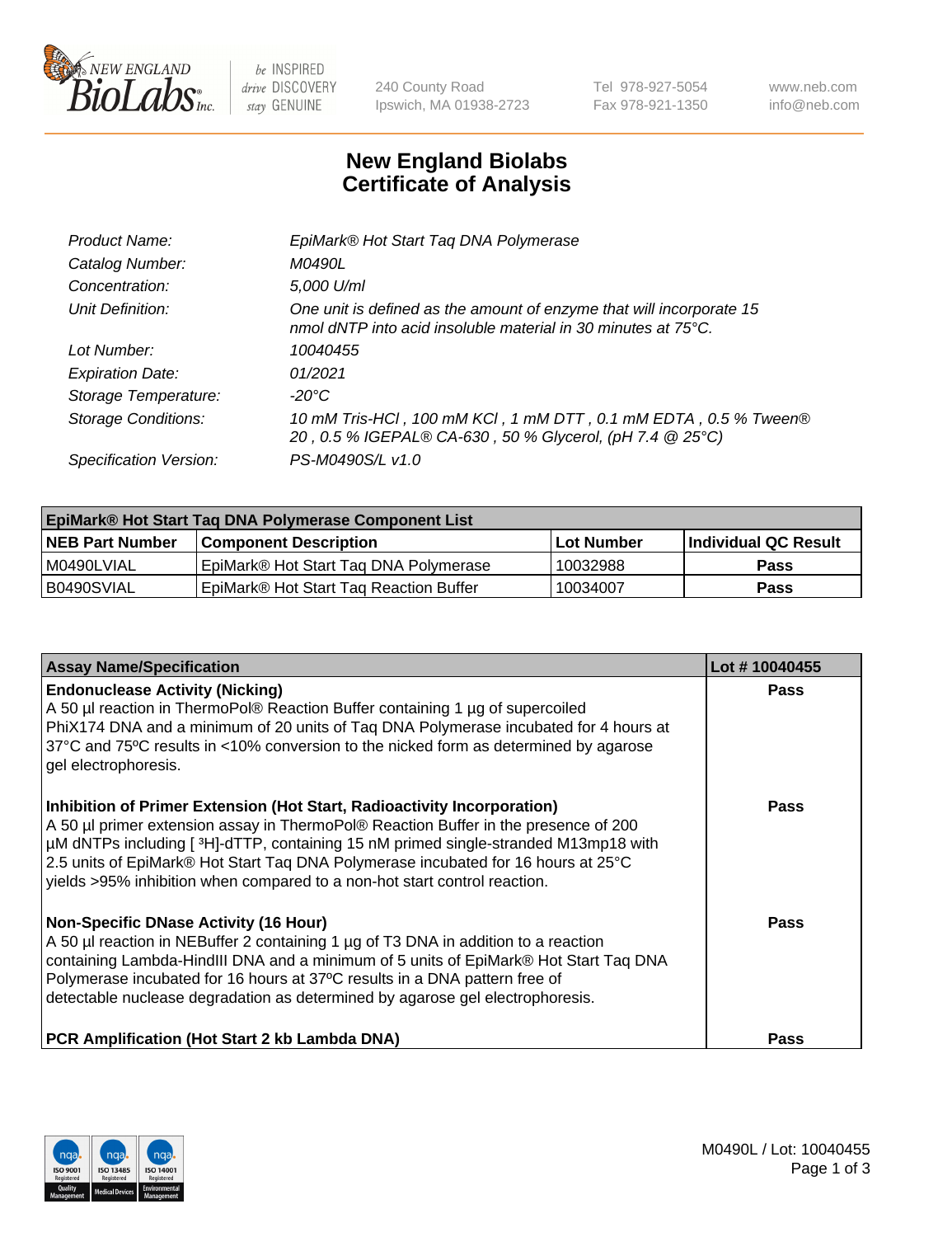

 $be$  INSPIRED drive DISCOVERY stay GENUINE

240 County Road Ipswich, MA 01938-2723 Tel 978-927-5054 Fax 978-921-1350 www.neb.com info@neb.com

| <b>Assay Name/Specification</b>                                                                                                                                                                                                                                                                                                                                                                                                              | Lot #10040455 |
|----------------------------------------------------------------------------------------------------------------------------------------------------------------------------------------------------------------------------------------------------------------------------------------------------------------------------------------------------------------------------------------------------------------------------------------------|---------------|
| A 50 µl reaction in EpiMark® Hot Start Taq Reaction Buffer in the presence of 200 µM<br>dNTPs and 0.2 µM primers containing 20 pg Lambda DNA and 100 ng Human Genomic DNA<br>with 1.25 units of EpiMark® Hot Start Taq DNA Polymerase for 30 cycles of PCR<br>amplification results in an increase in yield of the 2 kb Lambda product and a<br>decrease in non-specific genomic bands when compared to a non-hot start control<br>reaction. |               |
| <b>Phosphatase Activity (pNPP)</b><br>A 200 µl reaction in 1M Diethanolamine, pH 9.8, 0.5 mM MgCl2 containing 2.5 mM<br>p-Nitrophenyl Phosphate (pNPP) and a minimum of 100 units Taq DNA Polymerase<br>incubated for 4 hours at 37°C yields <0.0001 unit of alkaline phosphatase activity<br>as determined by spectrophotometric analysis.                                                                                                  | <b>Pass</b>   |
| <b>Protein Purity Assay (SDS-PAGE)</b><br>Taq DNA Polymerase is ≥ 99% pure as determined by SDS-PAGE analysis using Coomassie<br>Blue detection.                                                                                                                                                                                                                                                                                             | <b>Pass</b>   |
| qPCR DNA Contamination (E. coli Genomic)<br>A minimum of 5 units of EpiMark® Hot Start Taq DNA Polymerase is screened for the<br>presence of E. coli genomic DNA using SYBR® Green qPCR with primers specific for the<br>E. coli 16S rRNA locus. Results are quantified using a standard curve generated from<br>purified E. coli genomic DNA. The measured level of E. coli genomic DNA<br>contamination is $\leq 1$ E. coli genome.        | <b>Pass</b>   |
| <b>RNase Activity (Extended Digestion)</b><br>A 10 µl reaction in NEBuffer 4 containing 40 ng of a 300 base single-stranded RNA<br>and a minimum of 1 µl of EpiMark® Hot Start Taq DNA Polymerase is incubated at 37°C.<br>After incubation for 16 hours, >90% of the substrate RNA remains intact as<br>determined by gel electrophoresis using fluorescent detection.                                                                      | <b>Pass</b>   |
| Single Stranded DNase Activity (Hot Start, FAM-Labeled Oligo)<br>A 50 µl reaction in ThermoPol® Reaction Buffer containing a 10 nM solution of a<br>fluorescent internal labeled oligonucleotide and a minimum of 25 units of Taq DNA<br>Polymerase incubated for 30 minutes at 37°C and 75°C yields <10% degradation as<br>determined by capillary electrophoresis.                                                                         | <b>Pass</b>   |

This product has been tested and shown to be in compliance with all specifications.